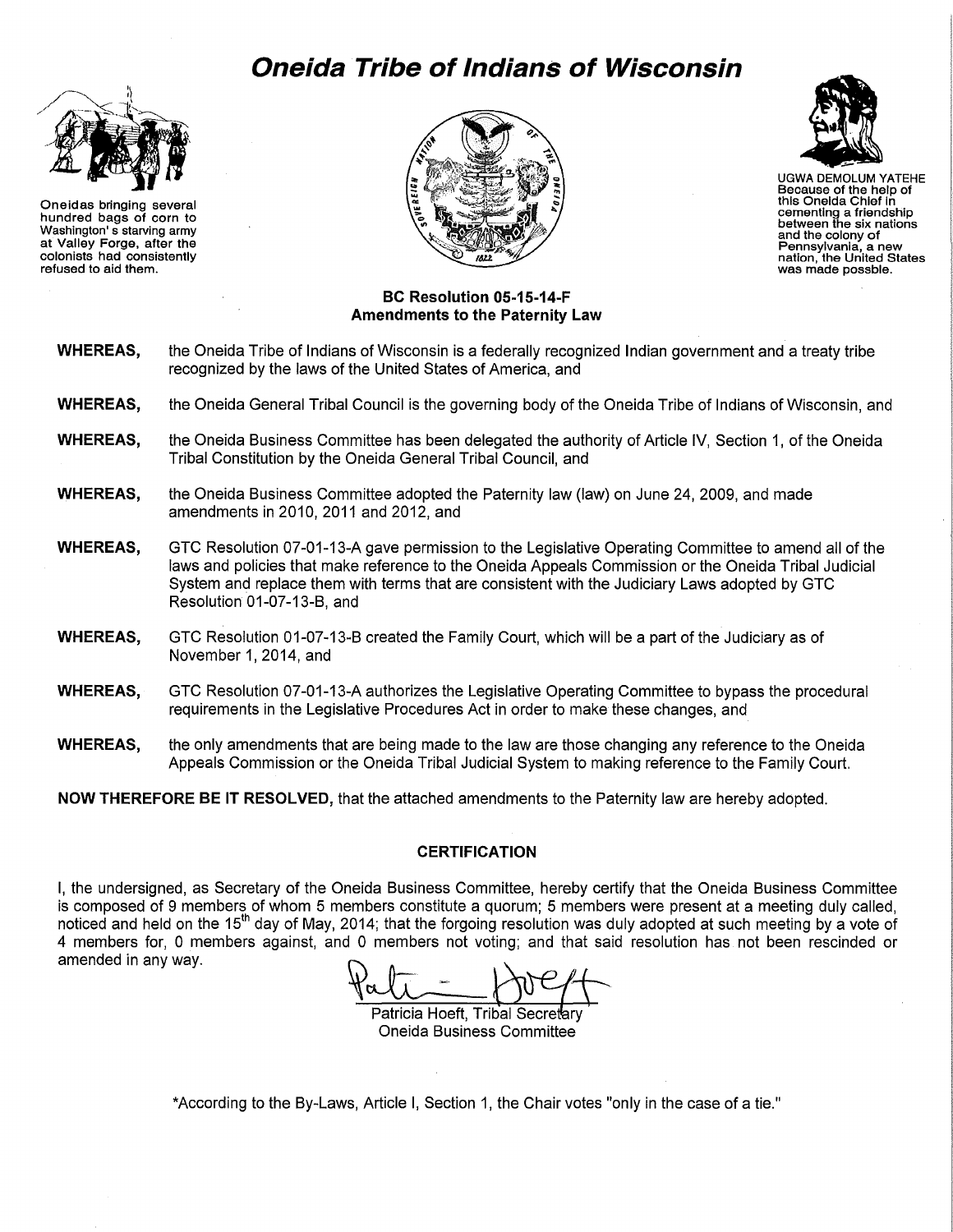# **Chapter 77 Paternity**  shakoti?nikú·lale? latiksashúha? *They watch over the children*

77 .1. Purpose and Policy

77.2. Adoption, Amendment, Repeal 77.3. Definitions

77.4. Jurisdiction

77.5. Paternity- Generally 77.6. Establishing Paternity Through Order of the Court 77.7. Paternity Established by Other Jurisdictions

# **77.1. Purpose and Policy**

77.1-1. *Purpose.* The purpose of this law is to establish paternity of Oneida children and other Indian children in order to protect the best interest of these children regarding such matters as emollment, customs and traditions of the Tribe, survivorship and inheritance, health, support, and social security benefits.

77.1-2. *Policy.* It is the policy of this law to legally establish paternity in order to recognize and identify the father of Oneida children and other Indian children, when necessary.

# **77.2. Adoption, Amendment, Repeal**

77.2-1. This law is adopted by the Oneida Business Committee by resolution BC-06-24-09-C and amended by resolutions BC-02-24-10-F, BC-02-23-11-E, BC-06-22-11-J,BC-10-10-12-D, and BC-05-15-14-F.

77.2-2. This law may be amended or repealed by the Oneida Business Committee and/or the Oneida General Tribal Council pursuant to the procedures set out in the Legislative Procedures Act.

77.2-3. Should a provision of this law or the application thereof to any person or circumstances be held as invalid, such invalidity shall not affect other provisions of this law which are considered to have legal force without the invalid portions.

77.2-4. In the event of a conflict between a provision of this law and a provision of another law, the provisions of this law shall control.

77.2-5. This law is adopted under authority of the Constitution of the Oneida Tribe of Indians of Wisconsin.

77.2-6. Any Agency requirements which would affect individuals outside the Agency and do not relate to the internal management of the Agency shall require Oneida Business Committee approval in the form of a law or rule.

#### **77.3. Definitions**

77.3-1. This section shall govern the definitions of words and phrases used within this law. All words not defined herein shall be used in their ordinary and everyday sense.

(a) "Agency" shall mean the Oneida Tribe Child Support Agency.

(b) "Child" shall mean a person under the age of eighteen (18), or any person who is less than nineteen (19) years old if he or she is pursuing a high school diploma or its equivalent from an accredited course of instruction.

(c) "Court" shall mean the Family Court, which is a branch of the judicial arm of the Tribe.

(d) "Legally Incompetent Adult" shall mean a person at least eighteen (18) years old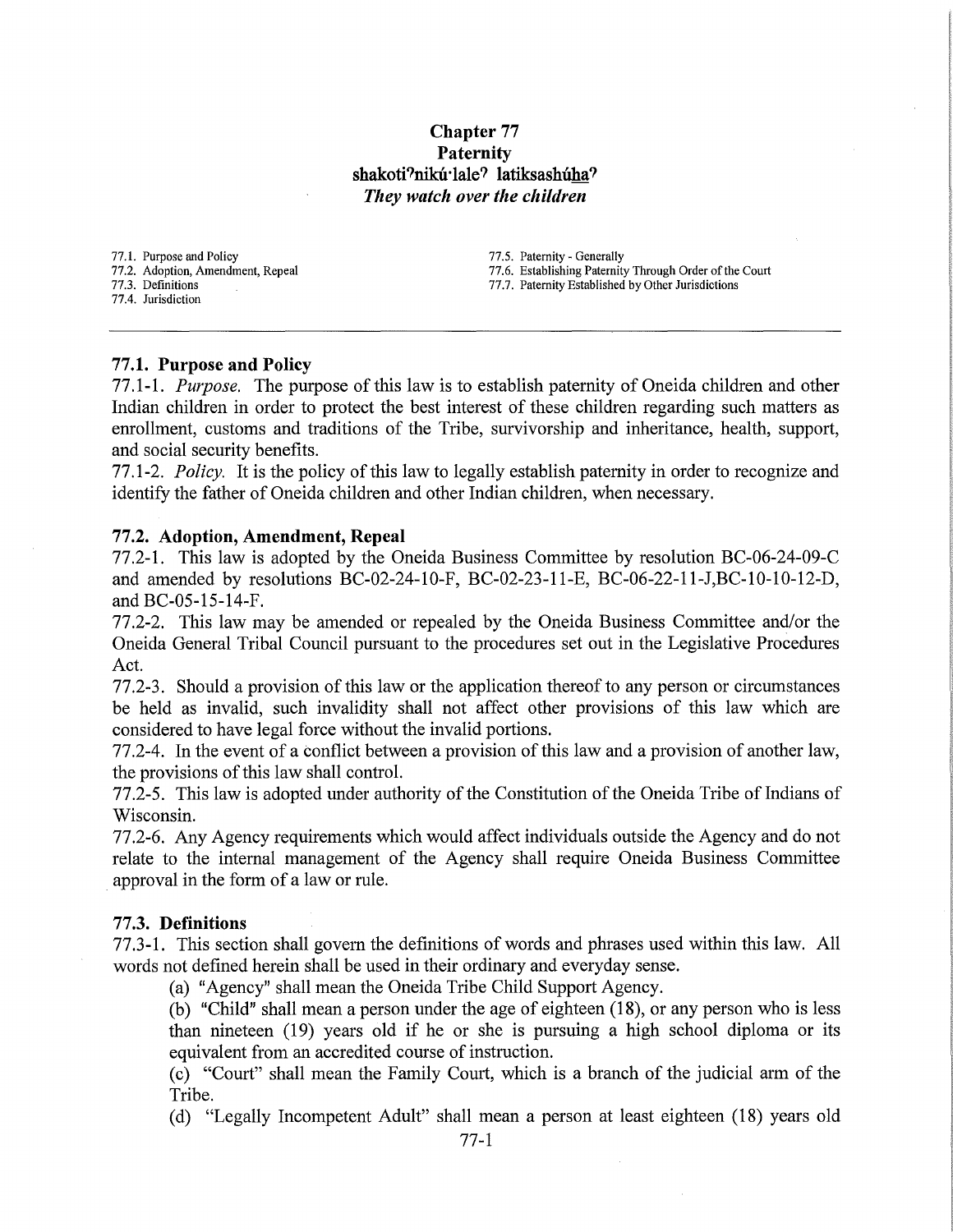who has been declared incompetent by a court of competent jurisdiction because he or she is temporarily or permanently impaired to the extent that the person lacks sufficient understanding to make or communicate responsible personal decisions.

(e) "Reservation" shall mean all lands within the exterior boundaries of the Reservation of the Oneida Indians of Wisconsin, as created pursuant to the 1838 Treaty with the Oneida, 7 Stat. 566, and any lands added thereto pursuant to federal law.

(f) "Tribe" or "Tribal" shall mean the Oneida Tribe of Indians of Wisconsin.

# **77.4. Jurisdiction**

77.4-1. The Court has jurisdiction over any action brought under this law. Personal jurisdiction over an individual under this law may be established where one party or the child of the parties that is the subject of a paternity action is any of the following:

(a) a member of the Tribe; or

(b) a resident of the Reservation who is also a member of an Indian tribe, band or community which is recognized by a State or the federal government; or

(c) a resident of the Reservation who is also the biological parent of a child that is enrolled or is eligible for enrollment with the Tribe; or

(d) an individual who consents to the jurisdiction of the Court by one (1) of the following:

(1) Filing an action with the Court.

(2) Knowingly and voluntarily giving written consent to the jurisdiction of the Court.

(3) Entering a notice of appearance before the Court in an action without concurrently preserving the defense of lack of personal jurisdiction or filing a motion to dismiss for lack of personal jurisdiction within thirty (30) days of entering the notice of appearance.

( 4) Appearing in an action before the Court without asserting the defense of lack of personal jurisdiction.

77.4-2. *Long-Arm Jurisdiction.* Personal jurisdiction over the other party may be established using any method provided by law, including long-arm jurisdiction procedures as provided for in Section 201 of the Uniform Interstate Family Support Act as referred to in 42 USC Section 666.

77.4-3. *Transfer of Cases from Other Courts.* If personal jurisdiction over the parties has been established under 77.4-1 or 77.4-2, the Courts has jurisdiction over any action transferred to the Court from any court of competent jurisdiction.

# **77.5. Paternity- Generally**

77.5-1. The paternity proceedings in this law may be used in a variety of circumstances where paternity has not been established. Establishment of paternity is generally a contested process or it may be used if an alleged father is deceased.

77.5-2. A man is presumed to be the natural father of a child if he and the natural mother were married at the time of the child's birth or if the child was born within three hundred (300) days after the marriage was terminated. The presumption can only be overcome by clear and convincing evidence.

# **77.6. Establishing Paternity Through Order of the Court**

77.6-1. A child, a child's legal guardian, a child's natural mother, the Agency when required by federal law, or a child's alleged father, may file a petition requesting the Court to establish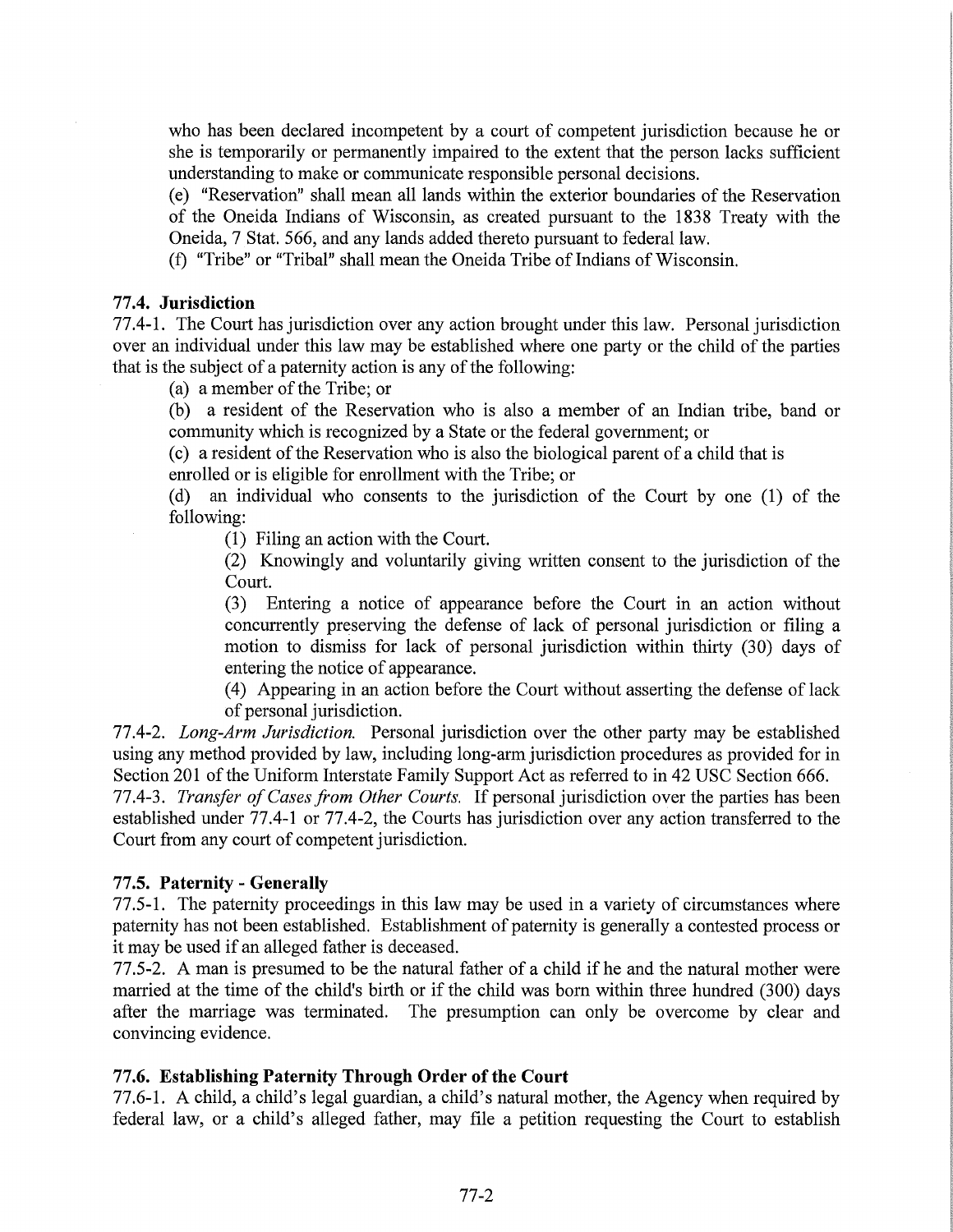paternity and other related orders as provided in 77.6-9. The Agency may assist a party who is filing a petition to establish the paternity of a child. The natural mother and an alleged father may file jointly.

(a) If a party to the action is a minor or is a legally incompetent adult, the Court may appoint a guardian ad litem to represent the best interests of that party in the action, in accordance with section 79.8 of the Child Custody, Placement and Visitation law. A guardian ad litem may also file a petition requesting the Court to establish paternity. (b) A petition to determine paternity and related orders may be filed at any time. If a petition to determine paternity is brought before the birth of the child, no hearing or other proceeding shall be conducted until after the birth, unless the Court determines that action is necessary to preserve testimony.

77.6-2. *Petition.* A petition to establish paternity shall include the following:

(a) The names, dates of birth, addresses and tribal affiliations, if any, of the natural mother, the alleged father(s), and of anyone who has legal rights of custody, visitation or support of the child;

(b) The marital status of the natural mother and the alleged father(s);

(c) Whether any party has filed an action to determine paternity in another court, or with any agency, and if a judgment of paternity has been rendered by any other court;

(d) The notarized signature of the petitioner verifying the truth of the information in the petition; and

(e) A separate form which has the parties' and the child's name, date of birth, and social security number. A certified copy of the child's birth certificate shall also be attached to the form as a supporting document. This form shall be kept separate from the petition and shall be maintained in a confidential file. The form shall be available only to the parties, their attorneys, the Agency or any person authorized by the Court to have access to the form.

77.6-3. *Notice.* All parties, including the natural mother and the alleged father(s), shall be notified of the petition by personal service or other manner provided by Oneida law, and of all subsequent hearings or orders by first-class mail to the recently verified last-known address of the party, and shall be given an opportunity to be heard.

77.6-4. *Summons.* The summons to be served on the alleged father(s), along with the petition, shall include the following notice, in addition to providing a time and date for appearance:

#### **NOTICE TO RESPONDENT:**

(a) You have been named in a petition alleging paternity. A judgment of paternity would legally designate the child as your child, grant parental rights to you, create the right of inheritance for the child, obligate you to pay child support and make your failure to pay child support punishable as contempt.

(b) You may request genetic tests which will indicate the probability that you are the father of the child. The Agency may administratively subpoena the attendance of you, the mother and/or the child for genetic tests on request by you, a designated Tribal agency or any other party to the case. Any person who refuses to take ordered genetic tests may be punished for contempt.

(c) The petitioner has the burden of proving by clear and convincing evidence that you are the father. If a genetic test shows that you are not excluded as the father and that the statistical probability of your being the father is ninety-nine percent (99.0%) or higher, you are rebuttably presumed to be the father.

(d) The following defenses are available to you: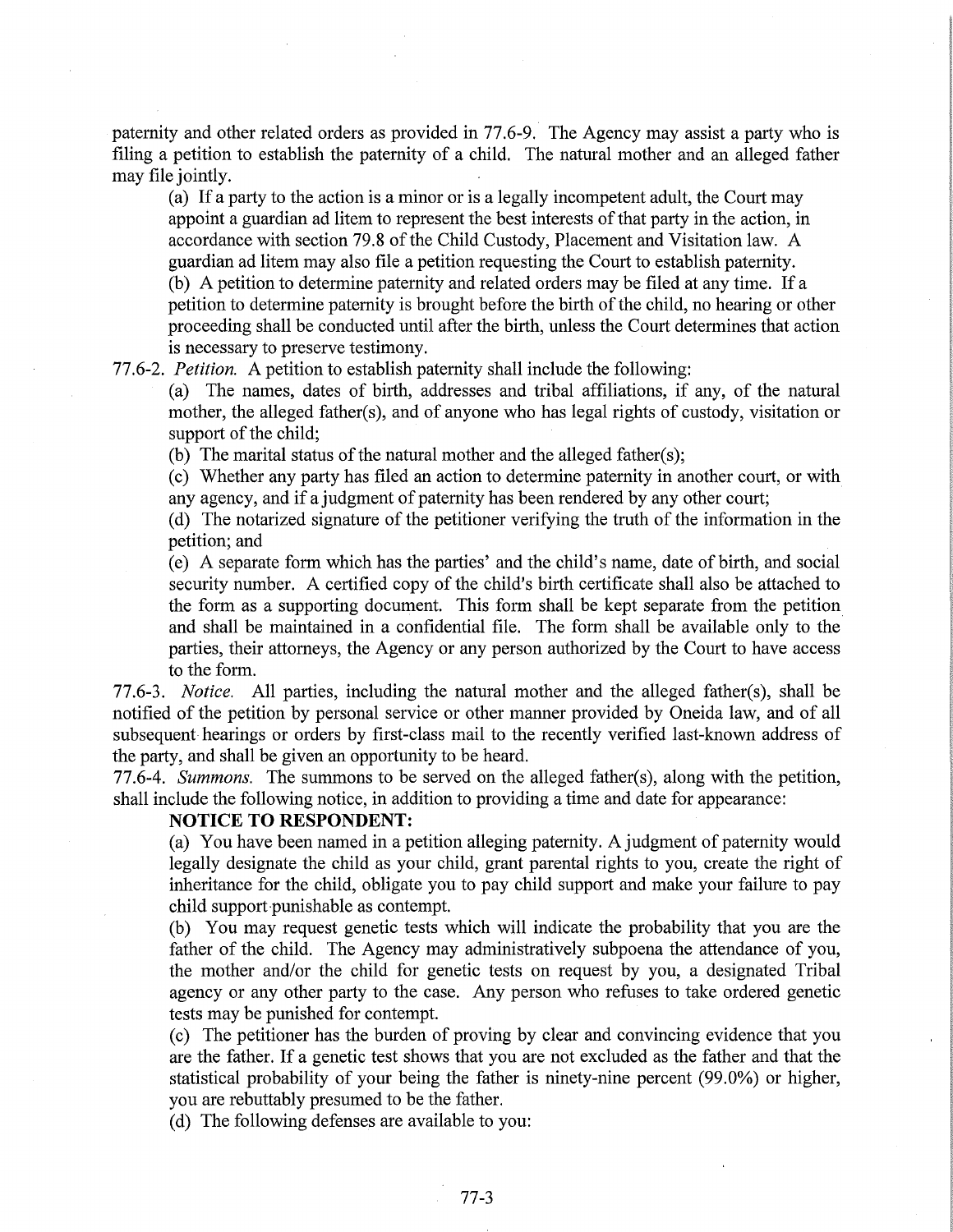(1) That you were sterile or impotent at the time of conception;

(2) That you did not have sexual intercourse with the mother of the child during the conception period; or

(3) That another man did have sexual intercourse with the mother of the child during the conception period.

(e) If you fail to appear at any stage of the proceedings, including a scheduled genetic test, the Court may enter a default judgment finding you to be the father. A default judgment will take effect twenty-eight (28) days after it is served on or mailed to you by first class mail at your most recently verified last known address, unless within those twenty-eight (28) days you present yourself to the Court and establish good cause for your failure to appear or present yourself for the genetic test.

(f) If you make an appearance and participate in this action for paternity you shall keep the Court and the Agency informed of your current address at all times.

# 77.6-5. *Genetic Tests.*

(a) If the alleged father(s) is alive and available, the Court or Agency may require the child, mother, and alleged father(s) to submit to genetic tests, unless it would not be in the best interest of the child, as determined under 77.6-8.

(1) If necessary, the Agency may issue an administrative subpoena to compel the attendance of the alleged father, child and/or mother for genetic testing on-site or within five (5) days of service of the subpoena. The Rules of Civil Procedure section 153.24 shall apply to service and other matters relevant to an administrative subpoena.

(b) If genetic material is available, without undue hardship, from a deceased alleged father or a relative of the deceased alleged father in an action under this law, genetic tests shall be conducted on that material. There is a rebuttable presumption that exhumation of a deceased alleged father to obtain genetic material is an undue hardship.

(c) An alleged father may be excused from the requirement of genetic tests if the Court determines that there is no reasonable possibility that sexual contact occurred at or near the time of conception.

(d) If genetic testing is required, such testing shall be performed by an expert in paternity genetic testing approved by the Agency. The Court shall order either the Agency, one party, or both parties to pay for the cost of a genetic test, based on whether the parties have sufficient resources to pay for the costs of the test.

(e) Genetic testing shall be required in all contested cases.

77.6-6. *Hearing.* The following rules apply to paternity hearings:

(a) The mother of the child and the alleged father(s) may be compelled to testify.

(b) Testimony of a physician concerning the medical circumstances of the pregnancy and

the condition and characteristics of the child upon birth is not privileged.

(c) The hearing shall be conducted by the Court.

77.6-7. *Evidence.* The Court may consider the following types of evidence in paternity cases: (a) Genetic test results, presented by either expert testimony or a written report and accompanied by an affidavit, provided that the results of all tests when taken together, either exclude an alleged father or yield a statistical probability of at least ninety-nine

percent (99.0%) that the alleged father is the natural father;

(b) Evidence of sexual intercourse between the mother and an alleged father at any possible time of conception;

(c) An expert's opinion concerning the statistical probability of an alleged father's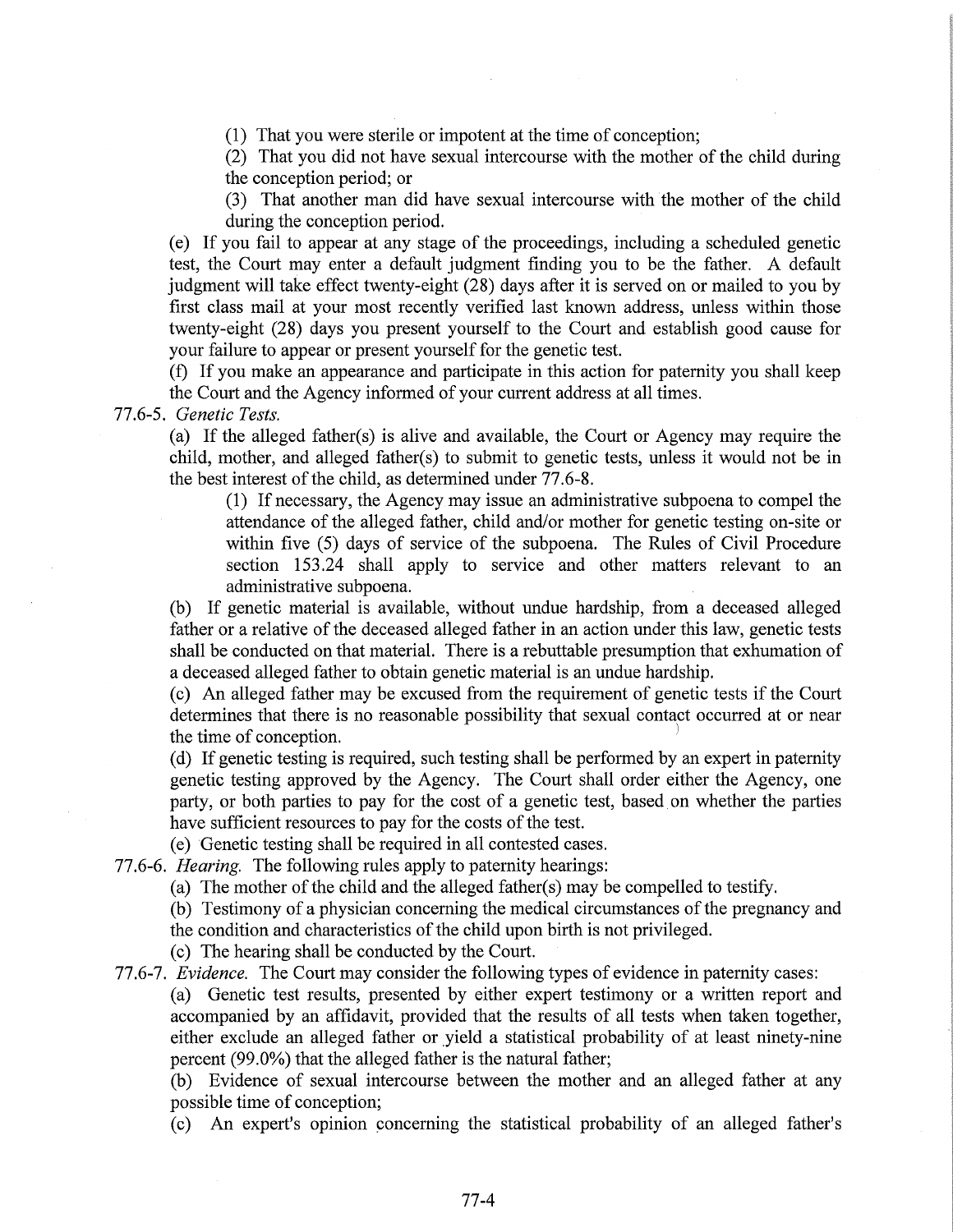paternity, based upon the duration of the mother's pregnancy;

(d) Medical or anthropological evidence relating to an alleged father's paternity of the child based on tests which may be ordered by the Court and performed by experts; or;

(e) Any other reliable evidence which is relevant to the issue of paternity of the child.

77.6-8. *Best Interest of the Child Not to Establish Paternity.* The Court may determine that it is not in the best interest of the child to establish paternity if:

(a) the child was conceived as the result of rape, incest, sexual abuse of a minor, or sexual assault; or

(b) the cooperation of the child's legal guardian in the establishment of paternity is reasonably likely to result in physical or emotional harm to the child or to the child's legal guardian.

77.6-9. *Judgment of Paternity.* A judgment or order determining the paternity of the child shall contain an adjudication of the paternity of the child and may contain:

(a) An order for the legal custody of and periods of physical placement with the child, determined in accordance with applicable law.

(b) An order requiring either or both parents to contribute to the support and/or health care expenses of the child, determined in accordance with applicable law.

(c) An order establishing the amount of the father's obligation to pay or contribute to the reasonable expenses of the mother's pregnancy and the child's birth. The amount established may not exceed one-half  $(\frac{1}{2})$  of the total actual and reasonable pregnancy and birth expenses. The order shall specify the court's findings as to whether the father's income is at or below the poverty line established under 42 USC 9902(2), and shall specify whether periodic payments are due on the obligation, based on the father's ability to pay or contribute to those expenses.

77.6-10. *Judgment of Paternity and Birth Certificate.* If the judgment or order of the Court is different from the child's birth certificate, the Agency shall send the order to the appropriate records office of the state in which the child was born.

77.6-11. *Default and Stipulated Judgments.* 

(a) Judgment When Petitioner Fails to Appear or Unable to Proceed. If a petitioner, other than the Agency, fails to appear on the date set for the hearing or if the Agency is the petitioner and is unable to proceed on the date set for the hearing, the Court may enter a judgment for the respondent dismissing the action, on the motion of the respondent or upon its own motion.

(1) Judgment When Mother Fails to Appear. Notwithstanding (a), the Court may enter an order adjudicating the alleged father, or male alleging that he is the father, to be the father of the child if the mother of the child fails to appear at the hearing or scheduled genetic test if sufficient evidence exists to establish the male as the father of the child.

(b) Judgment When the Respondent Fails to Appear. If a respondent is the alleged father and fails to appear at a hearing or scheduled ordered genetic test, the Court shall enter an order adjudicating the respondent to be the father and may make such related orders as are provided by 77.6-9. The order shall be either served on the respondent or mailed, by regular first class mail, to the recently verified last known address of the respondent. Such order shall take effect twenty-eight (28) days after service unless, within that time, the respondent presents to the Court evidence of good cause for his failure to appear or to undergo a genetic test.

(1) A default judgment may not be entered if there is more than one (1) person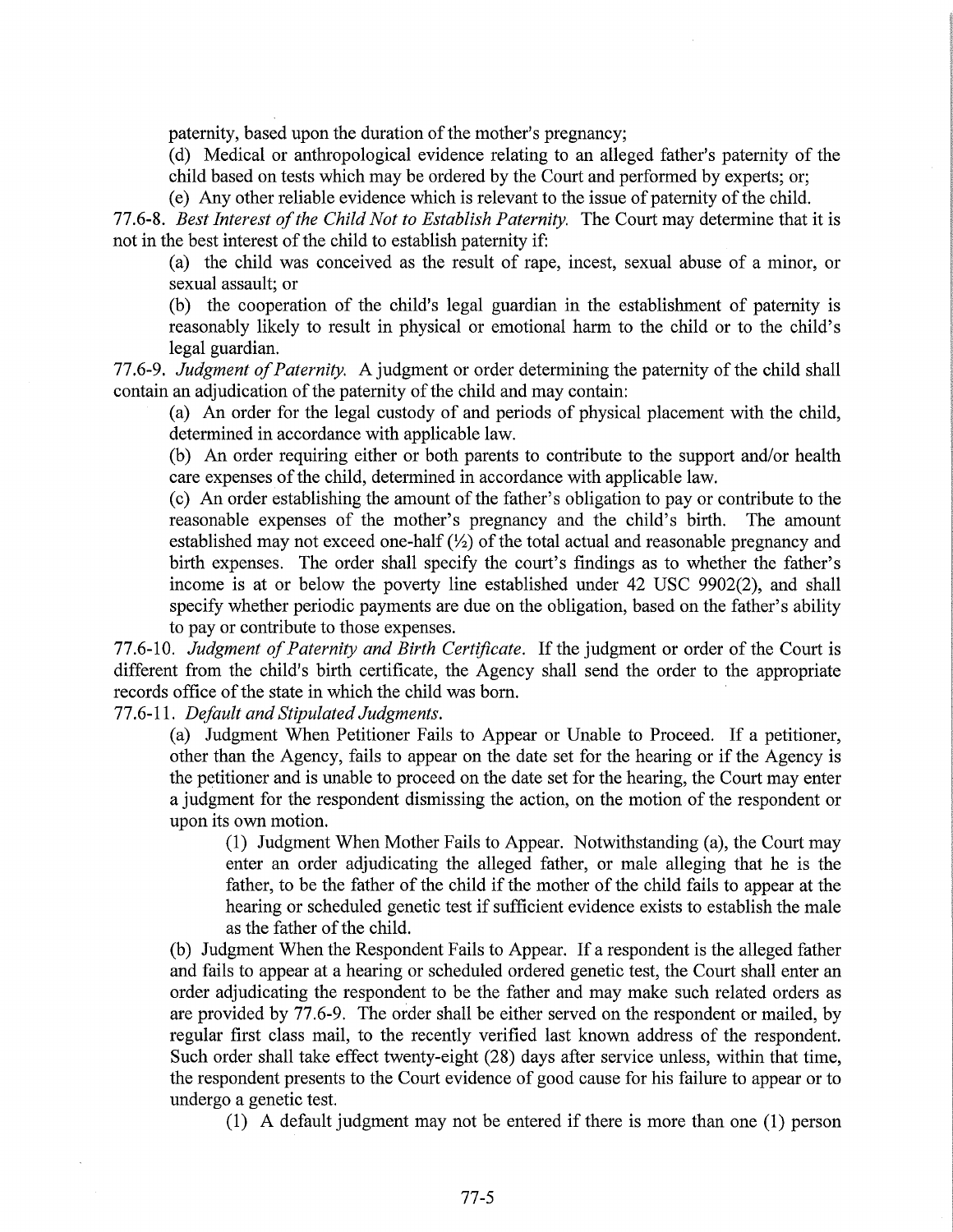alleged in the petition to be the father, unless any of the following applies:

(i) Only one (1) of those persons fails to appear and all of the other male respondents have been excluded as the father.

(ii) The alleged father who fails to appear has had genetic tests under 77.6-6 showing that the alleged father is not excluded and that the statistical probability of the alleged father's parentage is 99.0 percent or higher.

(c) Judgment Upon Stipulation. At any time after service of the summons and petition, a respondent who is the alleged father may, with or without appearance before the Court and subject to the approval of the Court, acknowledge, in writing, that he has read and understands the notice under 77.6-4, stipulates that he is the father of the child, and stipulates to such other related matters as are provided by 77.6-9.

(1) The Court shall not approve a stipulation from an alleged father who is a minor or who has been deemed to be an incompetent by another competent Court.

(2) If the Court approves the stipulation, the Court shall enter an order adjudicating the respondent to be the father, and other stipulated orders under 77.6-9 as approved by the Court. The order shall either be served on the respondent or mailed by regular first class mail to the recently verified last known address of the respondent. The orders shall take effect upon entry if the respondent has so stipulated.

(3) A stipulation by a man that he is the father of a child may be used in proceedings involving child support, legal custody and physical placement.

77.6-12. *Reopening Default Judgment of Paternity.* A default judgment declaring a person to be the father of a child may be reopened upon petition by the adjudicated father for good cause shown or the Agency in the interests of justice, within three hundred and sixty five (365) days of the default judgment.

77.6-13. *Hearings Closed.* Paternity proceedings shall be closed to any person other than those necessary to the action or proceeding.

77.6-14. *Records, Pending Proceedings.* Access to the record of any pending proceeding involving the paternity of the same child shall be allowed to all of the following:

(a) The child's parents;

(b) The parties to that proceeding and their attorneys or their authorized representatives;

(c) If the child is the subject of a proceeding under chapter 48 (Children's Code) or 938 (Juvenile Justice Code) of the Wisconsin Statutes, all of the following:

(1) The court assigned to exercise jurisdiction under chapters 48 and 938 in which the proceeding is pending, or any comparable Tribal Code.

(2) The parties to the proceeding under chapter 48 or 938 and their attorneys, or any Tribal court proceeding whose Tribal Code is comparable.

(3) The person under section 48.09 or 938.09 who represents the interests of the public in the proceeding under chapter 48 or 938, or any person representing a Tribe under a comparable Tribal code.

(4) A guardian ad litem for the child and a guardian ad litem for the child's parent.

( 5) Any governmental or social agency involved in the proceeding under chapter 48 or 938, or under any comparable Tribal code.

77.6-15. *Records, Past Proceedings.* A record of a past proceeding is open to public inspection if all of the following apply: